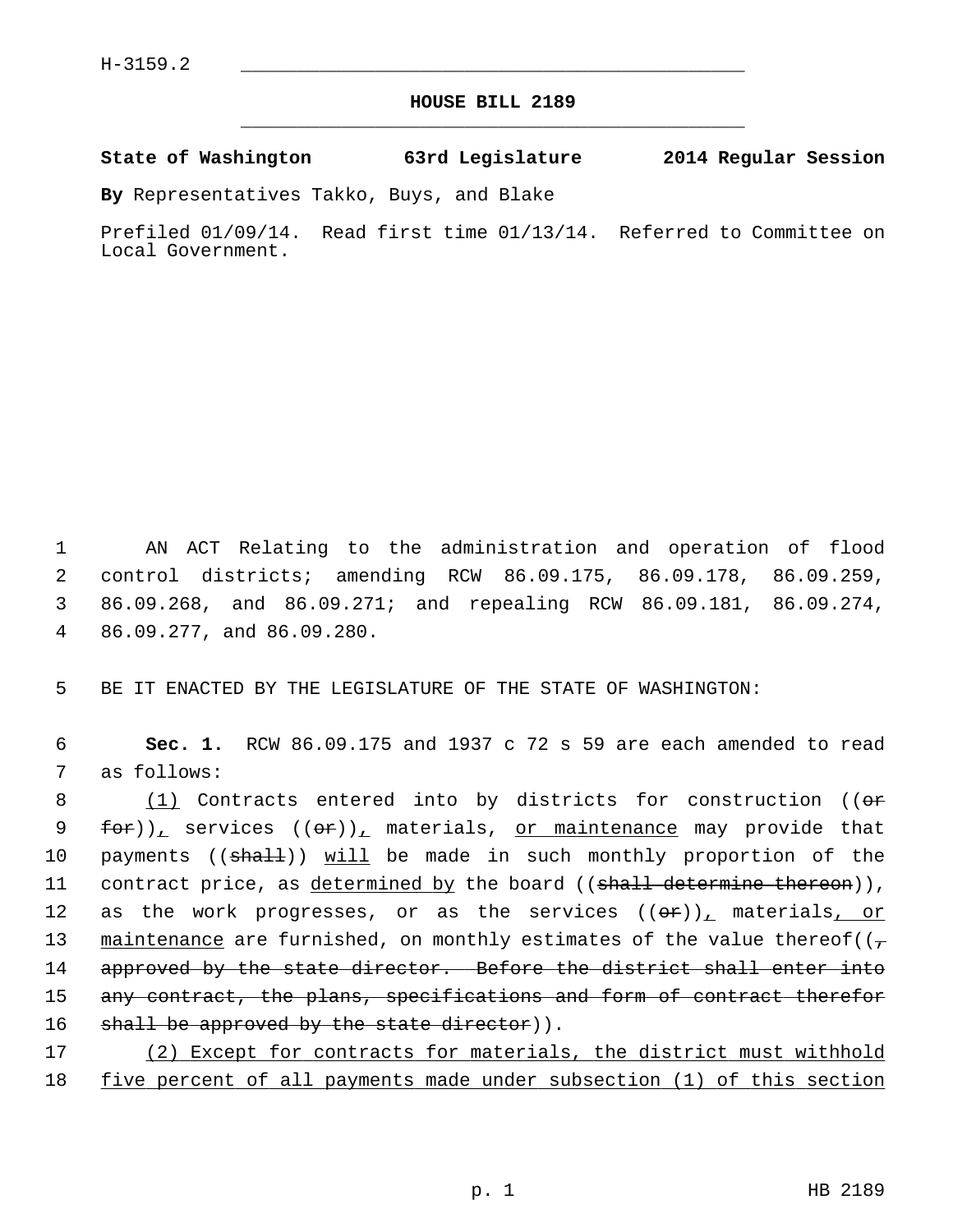until the contract is complete, as evidenced by releases issued by the district.

 **Sec. 2.** RCW 86.09.178 and 1965 c 26 s 2 are each amended to read 4 as follows:

 5 ((Contracts for construction, or for labor or materials entering into the construction of any improvement authorized by the district 7 shall be awarded at public bidding except as herein otherwise provided. 8 A notice calling for sealed proposals shall be published in such 9 newspaper or newspapers of general circulation as the board shall designate for a period of not less than two weeks (three weekly issues) 11 prior to the day of the opening of the bids. Such proposals shall be 12 accompanied by a certified check for such amount as the board shall decide upon, to guarantee a compliance with the bid and shall be opened 14 in public at the time and place designated in the notice. The contract 15 shall be awarded to the lowest and best responsible bidder: PROVIDED, 16 That the board shall have authority to reject any or all bids, in which 17 event they shall readvertise for bids and, when no satisfactory bid is 18 then received and with the written approval of the director, may 19 proceed to construct the works by force account.)) (1) Contracts entered into by districts for construction, services, or maintenance, or for purchases of materials, supplies, or equipment, the estimated cost of which is fifty thousand dollars or more, may only be let by contract and competitive bidding. The contract and competitive bidding process must comply with the following:

 (a) The board must publish notice calling for sealed bid proposals in a newspaper of general circulation in the district at least once thirteen days before the deadline for submitting bid proposals. The notice must state generally the work to be done, must call for sealed bid proposals to be filed with the district on or before a specified date and hour, and must state the time and location that submitted bid proposals will be publicly opened and read. When notice is published, the work, plans, and specifications for which bid proposals are being requested must be on file in the district's office and be available for public inspection;

 (b) Bid proposals must be in writing and be filed at the appropriate location on or before the date and hour specified in the notice. Proposals must also be accompanied by a bid proposal deposit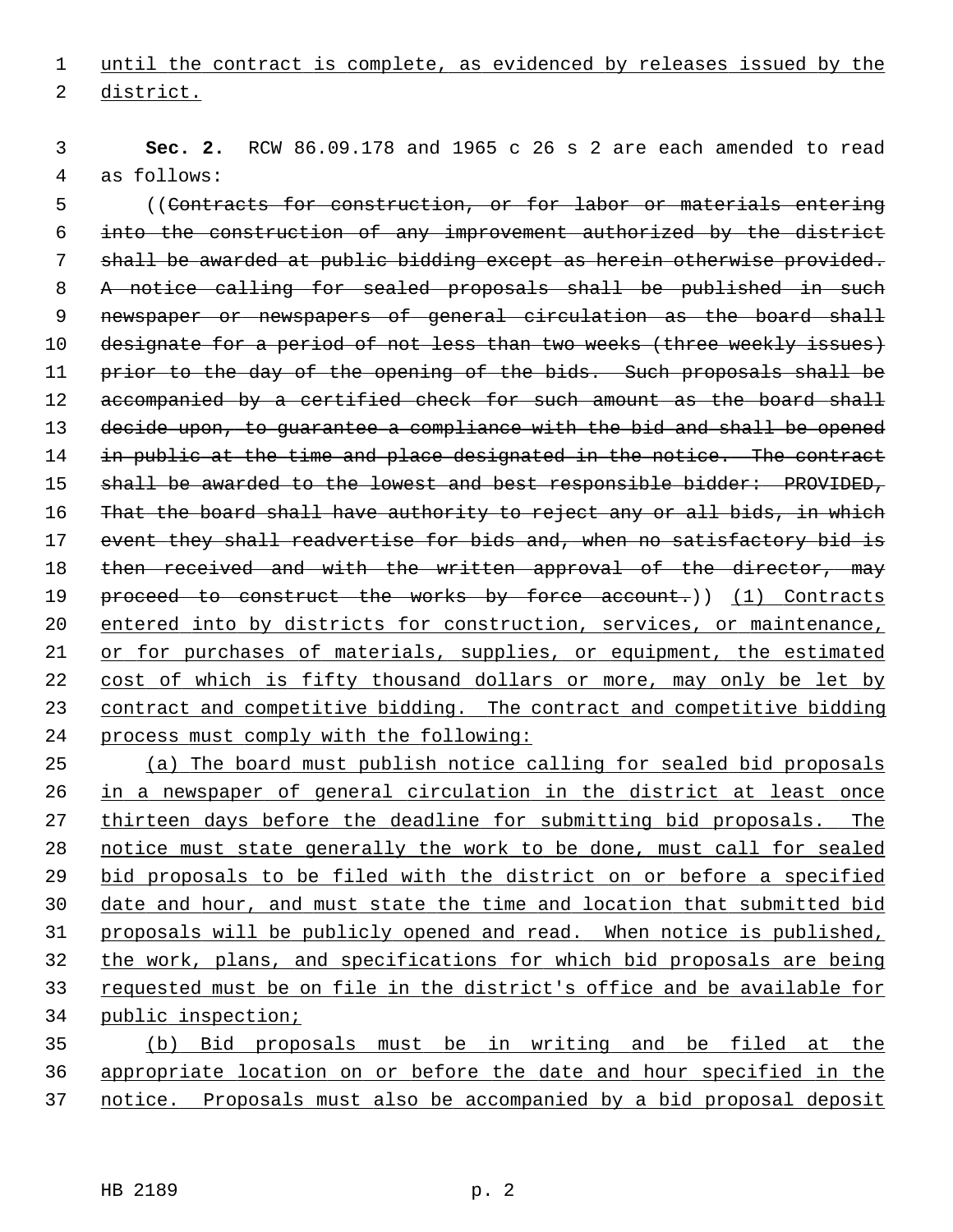in an amount not less than five percent of the total amount of the bid. The bid proposal deposit must be in the form of cash, a certified check, a cashier's check, a postal money order, or a surety bond issued by a surety company authorized to do business in this state. A proposal may not be considered unless accompanied by a bid proposal deposit that meets these requirements; and

 (c) Bid proposals must be opened and read in public by the board or its designee at the time and location specified in the notice.

 (2) The board may let the contract to the lowest responsible bidder upon plans and specifications on file. The board may also reject any or all bids for good cause and readvertise. The board must return the deposit of any rejected bid proposal to the bidder.

 (3) If a bid is accepted, the board must return the bid proposal deposits to all unsuccessful bidders. The bid proposal deposit of the successful bidder must be held until the contract between the bidder and the district is executed and a performance bond for the full amount of the contract price is furnished to the district in accordance with the bid.

 (4) If the successful bidder fails to enter into a contract and fails to furnish a satisfactory performance bond within ten days of receiving notice of the board's acceptance of the bid, the bid proposal deposit is forfeited to the district. Additionally, the district is entitled to recover from the successful bidder any legal expenses, including reasonable attorneys' fees, incurred as a result of the bidder's failure to enter into a contract and the board's actions to collect on any surety bond required under this section.

 (5) A low bidder, who claims error and fails to enter into a contract with the district in accordance with the bid, is prohibited from bidding on the same project if the board subsequently submits a new notice calling for sealed bid proposals.

 (6) If a satisfactory bid is not received under this section, the district may complete the project by an agreed price or force account.

 (7) This section does not restrict a district from: (a) Using volunteer labor and equipment on improvements and providing reimbursement for actual expenses; or (b) entering into an interlocal agreement for district construction, maintenance, or other work with a county, city, or other governmental entity.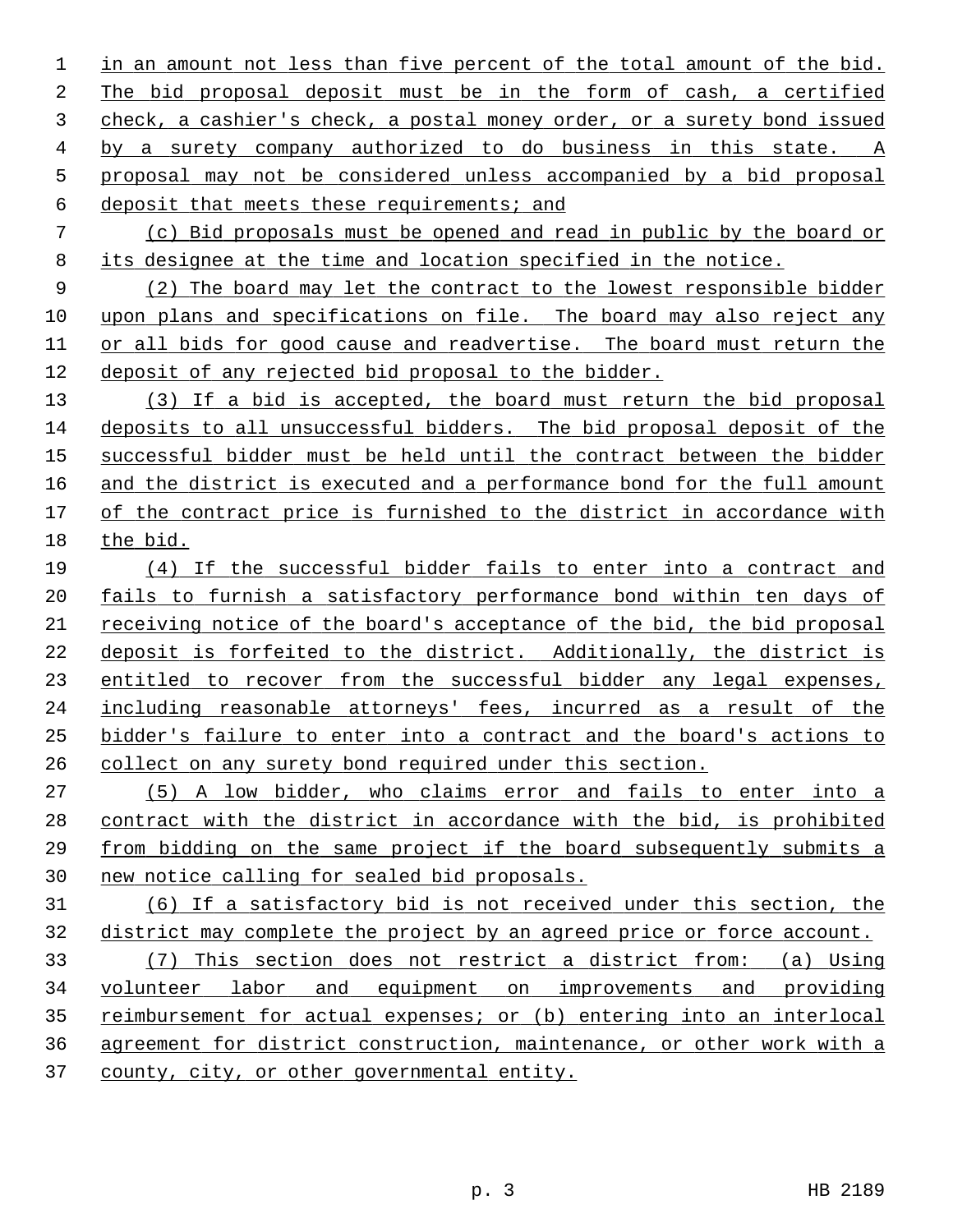1 **Sec. 3.** RCW 86.09.259 and 2013 c 23 s 448 are each amended to read 2 as follows:

3 A flood control district ((shall)) must be managed by a board of 4 directors consisting of three members. The initial directors ((shall)) 5 must be appointed, and the elected directors elected, as provided in 6 chapter 85.38 RCW. The directors ((shall)) must elect a chair and vice 7 chair from their number ((and shall either)). The directors may elect 8 ((one of)) a secretary from their number( $\sqrt{7}$  or appoint a voter of the 9 district, as secretary) to hold office at  $((i$ ts)) the board's pleasure 10 and  $((who shall))$  to keep a record of  $((its))$  the board's proceedings. 11 In accordance with RCW 86.09.268, the directors may also appoint and 12 employ a secretary.

13 **Sec. 4.** RCW 86.09.268 and 1937 c 72 s 90 are each amended to read 14 as follows:

15 The board ((shall have the power and it shall be its duty to adopt 16 a seal of the district, to)) must:

17 (1) Manage and conduct the business affairs of the district,  $((\epsilon \Theta))$ 18 including holding regular meetings at least once each year;

19 (2) Employ and appoint ((such)) agents, engineers, attorneys, 20 officers, and employees as may be necessary, and prescribe their 21 duties( $\left(\frac{1}{t} + \epsilon \theta\right)$ );

22 (3) Establish reasonable ( $(\frac{bylaw}{g})$ ) rules and regulations for the 23 government and management of affairs of the district( $(\frac{1}{2}, \frac{1}{2})$ ;

24 (4) Hold open meetings in accordance with chapter 42.30 RCW; and

25  $(5)$  Generally  $((\pm e))$  perform any and all acts necessary to carry 26 out the purpose of the district organization.

27 **Sec. 5.** RCW 86.09.271 and 1985 c 396 s 59 are each amended to read 28 as follows:

29 The office of the directors and principal place of business of the 30 district  $((shall))$  must be located, if possible,  $((at some place))$ 31 within the district  $((\text{to be}))$  at a place designated by the board. If 32 a place convenient and suitable for conducting district business and 33 public hearings required by this chapter cannot be found within the 34 district, the office may be located in the county within which the 35 major portion of district lands is situated. ((The office and place of 36 business cannot thereafter be changed, except with the previous written